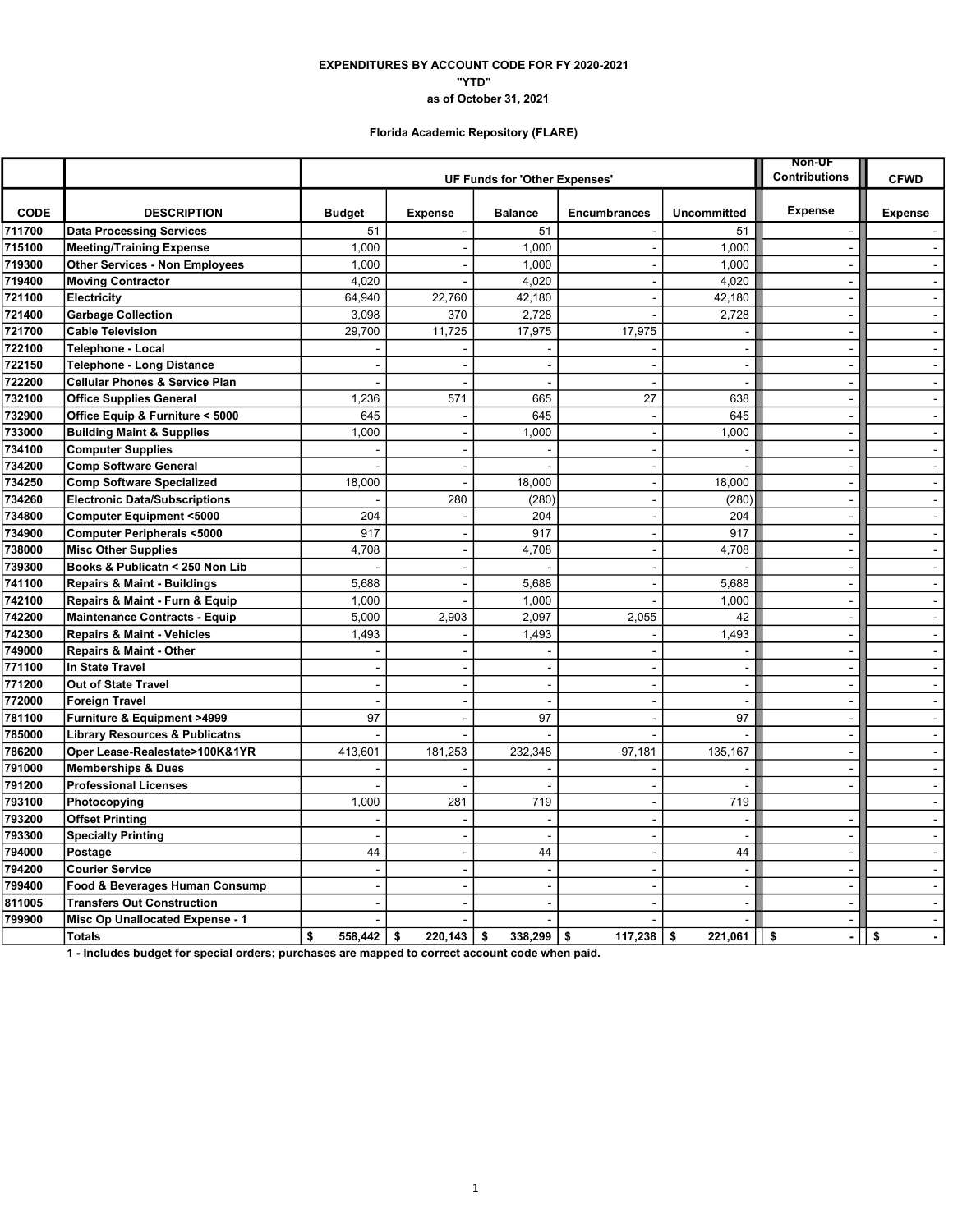### as of September 30, 2021 "YTD" EXPENDITURES BY ACCOUNT CODE FOR FY 2020-2021

# Florida Academic Repository (FLARE)

|             |                                           |                | <b>Non-UF</b>                 |                      |                          |                          |                          |                |
|-------------|-------------------------------------------|----------------|-------------------------------|----------------------|--------------------------|--------------------------|--------------------------|----------------|
|             |                                           |                | UF Funds for 'Other Expenses' | <b>Contributions</b> | <b>CFWD</b>              |                          |                          |                |
| <b>CODE</b> | <b>DESCRIPTION</b>                        | <b>Budget</b>  | <b>Expense</b>                | <b>Balance</b>       | <b>Encumbrances</b>      | <b>Uncommitted</b>       | <b>Expense</b>           | <b>Expense</b> |
| 711700      | <b>Data Processing Services</b>           | 51             |                               | 51                   |                          | 51                       |                          |                |
| 715100      | <b>Meeting/Training Expense</b>           | 1,000          |                               | 1,000                | $\blacksquare$           | 1,000                    | $\overline{a}$           | $\mathbf{u}$   |
| 719300      | <b>Other Services - Non Employees</b>     | 1,000          | 65,577                        | (64, 577)            | $\blacksquare$           | (64, 577)                | $\blacksquare$           | $\sim$         |
| 719400      | <b>Moving Contractor</b>                  | 4,020          |                               | 4,020                | $\overline{a}$           | 4,020                    | $\overline{a}$           | $\sim$         |
| 721100      | Electricity                               | 64.940         | 11,343                        | 53,597               | $\sim$                   | 53,597                   | $\sim$                   | $\mathbf{r}$   |
| 721400      | <b>Garbage Collection</b>                 | 3,098          | 370                           | 2,728                | $\sim$                   | 2,728                    | $\sim$                   | $\sim$         |
| 721700      | <b>Cable Television</b>                   | 29,700         | 9,250                         | 20,450               | 20,450                   |                          | ÷,                       |                |
| 722100      | Telephone - Local                         |                |                               |                      |                          | $\blacksquare$           | $\sim$                   | $\sim$         |
| 722150      | <b>Telephone - Long Distance</b>          |                |                               | ÷                    |                          | $\blacksquare$           | $\sim$                   | $\sim$         |
| 722200      | <b>Cellular Phones &amp; Service Plan</b> |                | J.                            | $\overline{a}$       | $\sim$                   | $\overline{\phantom{a}}$ | $\mathbf{r}$             | $\mathbb{R}^2$ |
| 732100      | <b>Office Supplies General</b>            | 1,236          | 571                           | 665                  | 27                       | 638                      | $\overline{a}$           | $\sim$         |
| 732900      | Office Equip & Furniture < 5000           | 645            |                               | 645                  | $\overline{\phantom{a}}$ | 645                      | $\sim$                   | $\sim$         |
| 733000      | <b>Building Maint &amp; Supplies</b>      | 1,000          | ÷,                            | 1,000                | $\blacksquare$           | 1,000                    | $\ddot{\phantom{a}}$     | $\blacksquare$ |
| 734100      | <b>Computer Supplies</b>                  |                | J.                            |                      |                          |                          |                          | $\sim$         |
| 734200      | <b>Comp Software General</b>              |                | $\sim$                        |                      | ÷.                       | $\sim$                   | $\sim$                   | $\sim$         |
| 734250      | <b>Comp Software Specialized</b>          | 18,000         | ÷,                            | 18,000               | 18,000                   | $\blacksquare$           | $\ddot{\phantom{a}}$     | $\blacksquare$ |
| 734260      | <b>Electronic Data/Subscriptions</b>      |                | 280                           | (280)                |                          | (280)                    | $\sim$                   | $\sim$         |
| 734800      | <b>Computer Equipment &lt;5000</b>        | 204            |                               | 204                  | ÷                        | 204                      | $\sim$                   | $\sim$         |
| 734900      | Computer Peripherals <5000                | 917            |                               | 917                  |                          | 917                      |                          | $\blacksquare$ |
| 738000      | <b>Misc Other Supplies</b>                | 4,708          | $\overline{\phantom{a}}$      | 4,708                | $\blacksquare$           | 4,708                    | $\blacksquare$           | $\sim$         |
| 739300      | Books & Publicatn < 250 Non Lib           |                | $\overline{\phantom{a}}$      |                      | $\overline{a}$           |                          | $\sim$                   | $\sim$         |
| 741100      | <b>Repairs &amp; Maint - Buildings</b>    | 5.688          | J.                            | 5,688                |                          | 5,688                    |                          | $\sim$         |
| 742100      | Repairs & Maint - Furn & Equip            | 1,000          |                               | 1,000                |                          | 1,000                    | $\overline{a}$           | $\omega$       |
| 742200      | <b>Maintenance Contracts - Equip</b>      | 5,000          | 2,903                         | 2,097                | 2,055                    | 42                       | $\sim$                   | $\mathbf{r}$   |
| 742300      | <b>Repairs &amp; Maint - Vehicles</b>     | 1,493          |                               | 1,493                |                          | 1,493                    | $\blacksquare$           | $\blacksquare$ |
| 749000      | Repairs & Maint - Other                   |                |                               |                      |                          |                          | $\blacksquare$           | $\sim$         |
| 771100      | <b>In State Travel</b>                    | $\overline{a}$ | ÷,                            | $\sim$               | ÷.                       | $\overline{\phantom{a}}$ | $\sim$                   | $\sim$         |
| 771200      | <b>Out of State Travel</b>                |                |                               |                      |                          | ÷,                       |                          | $\omega$       |
| 772000      | <b>Foreign Travel</b>                     |                | ÷,                            | $\sim$               | $\blacksquare$           | $\overline{\phantom{a}}$ | $\sim$                   | $\sim$         |
| 781100      | Furniture & Equipment >4999               | 97             | ÷,                            | 97                   | $\overline{a}$           | 97                       | $\blacksquare$           | $\sim$         |
| 785000      | <b>Library Resources &amp; Publicatns</b> |                |                               |                      |                          |                          | $\blacksquare$           | $\omega$       |
| 786200      | Oper Lease-Realestate>100K&1YR            | 413,601        | 71,082                        | 342,519              | 141,774                  | 200,745                  | $\overline{a}$           | $\sim$         |
| 791000      | <b>Memberships &amp; Dues</b>             |                |                               |                      |                          | $\sim$                   | $\sim$                   | $\sim$         |
| 791200      | <b>Professional Licenses</b>              |                |                               |                      |                          |                          | ÷.                       | $\sim$         |
| 793100      | Photocopying                              | 1,000          | 224                           | 776                  | $\sim$                   | 776                      |                          | $\sim$         |
| 793200      | <b>Offset Printing</b>                    |                |                               |                      |                          | ÷,                       |                          | $\blacksquare$ |
| 793300      | <b>Specialty Printing</b>                 |                | L.                            |                      | $\sim$                   | $\overline{\phantom{a}}$ | $\overline{a}$           | $\mathbf{u}$   |
| 794000      | Postage                                   | 44             | $\sim$                        | 44                   | $\overline{\phantom{a}}$ | 44                       | $\overline{\phantom{a}}$ | $\sim$         |
| 794200      | <b>Courier Service</b>                    | $\sim$         | $\sim$                        | $\sim$               | $\sim$                   | $\sim$                   | $\mathbf{r}$             | $\sim$         |
| 799400      | Food & Beverages Human Consump            |                | J.                            |                      |                          | $\overline{\phantom{a}}$ |                          | $\mathbf{r}$   |
| 811005      | <b>Transfers Out Construction</b>         |                |                               | ÷                    |                          | $\sim$                   | $\sim$                   | $\sim$         |
| 799900      | Misc Op Unallocated Expense - 1           |                |                               |                      |                          |                          |                          | $\blacksquare$ |
|             | <b>Totals</b>                             | \$<br>558,442  | \$<br>161,600                 | 396,842<br>\$        | 182,306<br>\$            | \$<br>214,536            | \$<br>$\blacksquare$     | \$<br>$\sim$   |

1 - Includes budget for special orders; purchases are mapped to correct account code when paid.